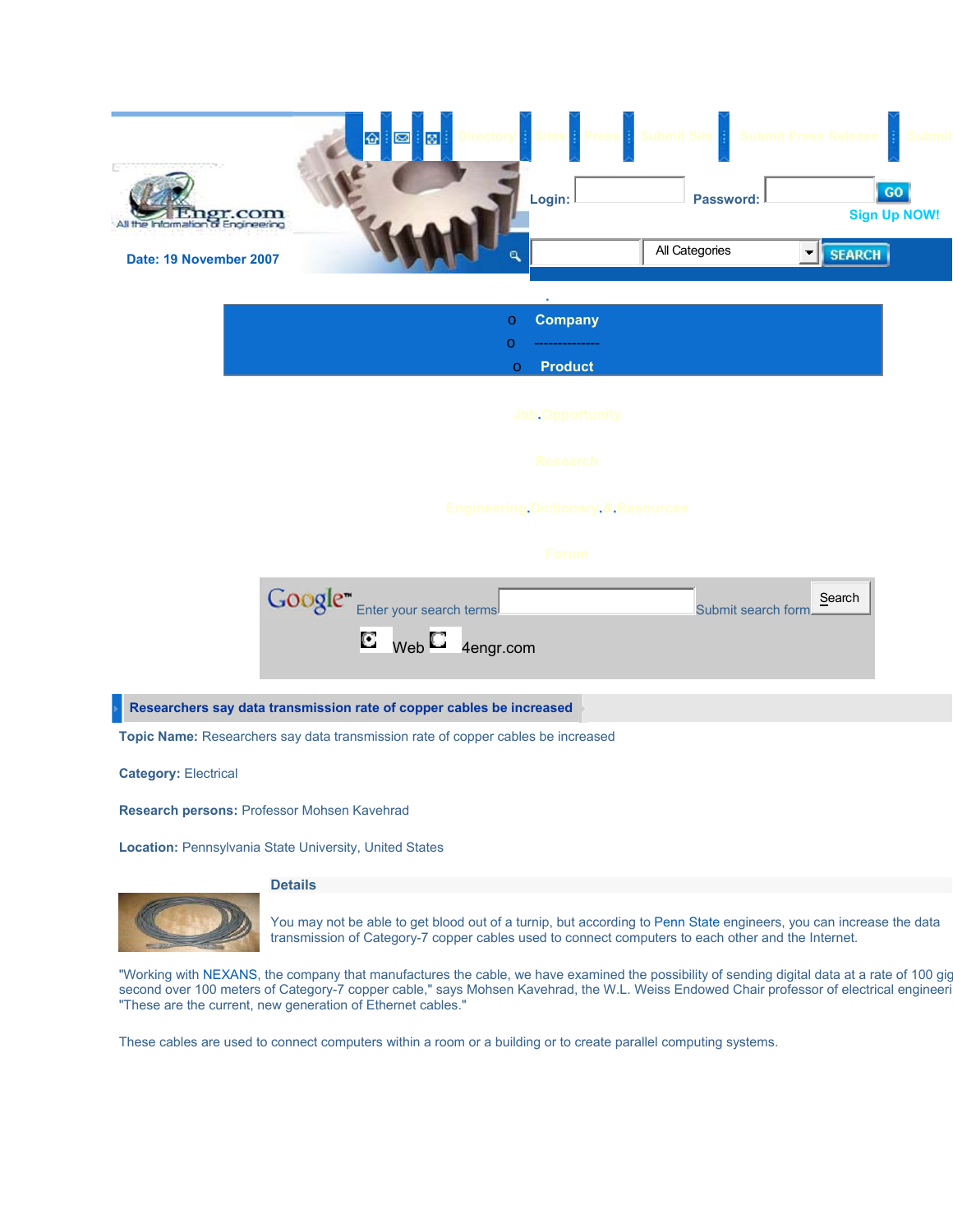While the long distance lines of most Internet systems are glass fiber optic cables, which are very fast, copper cable is generally used for short distances.

"In home networks, for example, it is expensive to use fiber optic cabling," says Ali Enteshari, graduate student in electrical engineering who pr the team's methods to the IEEE High Speed Study Group in Atlanta.

All transmission cables are limited by the distance they can transmit data without degradation of the signal. Before errors and interference make signals non-recoverable, cable systems use repeaters which are similar to computer modems to capture, correct or recover data, and rese distance between repeaters depends on the cable and the approach used by the modem to correct errors.

"What we are offering is a less expensive solution and one that is easier to build," says Jarir Fadlullah, graduate student in electrical engineerin

Using information on specifications and characteristics of the cables from NEXANS, the researchers modeled the cable with all its attributes inc modeling crosstalk. They then designed a transmitter/receiver equipped with an interference canceller that could transfer up to 100 gigabits usi correcting and equalizing approaches. Ethernet cable like the Category 7 is made up of four pairs of twisted wires shielded to reduce crosstalk. Category 7 is heavier weight wire with better shielding than Category 5 cable. Kavehrad's group did similar analysis on the Category 5 cables in

"A rate of 100 gigabit over 70 meters is definitely possible, and we are working on extending that to 100 meters, or about 328 feet," says Entes "However, the design of a 100 gigabit modem might not be physically realizable at this time as it is technology limited. We are providing a roadm design a high speed modem for 100 gigabits."

The researchers believe that two or three generations in the future, the technology of chip circuitry will allow these modem designs to be built. chip design is at about 65 nanometers, but they expect in the next two generations to get to what is required, says Kavehrad.

The amount of data encompassed by 100 gigabits is amazing. The entire Encyclopedia Britannica contains 1 gigabyte of information. A byte is equivalent to 8 bits, so 1 Gigabyte is equal to 8 gigabits. A rate of 100 gigabits per second over 100 meters is the transmission of 12.5 Encyclop Britannica sets per second.

#### **Note for Data transmission**

Data transmission is the conveyance of any kind of information from one space to another. Historically this could be done by courier, a chain of or semaphores, and later by Morse code over copper wires.

In recent computer terms, it means sending a stream of bits or bytes from one location to another using any number of technologies, such as c wire, optical fiber, laser, radio, or infra-red light. Practical examples include moving data from one storage device to another and accessing a w which involves data transfer from web servers to a user's browser.

A related concept to data transmission is the data transmission protocol used to make the data transfer legible. Current protocols favor packet b communication.

# **Note for Category 7 cable**

Category 7 cable (CAT7), (ISO/IEC 11801:2002 category 7/class F), is a cable standard for Ethernet and other interconnect technologies that c made to be backwards compatible with traditional CAT5 and CAT6 Ethernet cable. CAT7 features even more strict specifications for crosstalk a system noise than CAT6. To achieve this, shielding has been added for individual wire pairs and the cable as a whole.

The CAT7 cable standard has been created to allow 10 gigabit Ethernet over 100 m of copper cabling. The cable contains four twisted copper pairs, just like the earlier standards. CAT7 can be terminated either with RJ-45 compatible GG45 electrical connectors which incorporate the R standard or with TERA connectors. When combined with GG-45 or TERA connectors, CAT7 cable is rated for transmission frequencies of up to MHz.

#### **About Researcher**

# **Professor Mohsen Kavehrad**

W. L. Weiss Professor of Electrical Engineering 229 Electrical Engineering West The Pennsylvania State University University Park, PA 16802-2705 Telephone: (814) 865 - 7179 FAX: (814) 863 - 2247 E-MAIL: mkavehrad@psu.edu